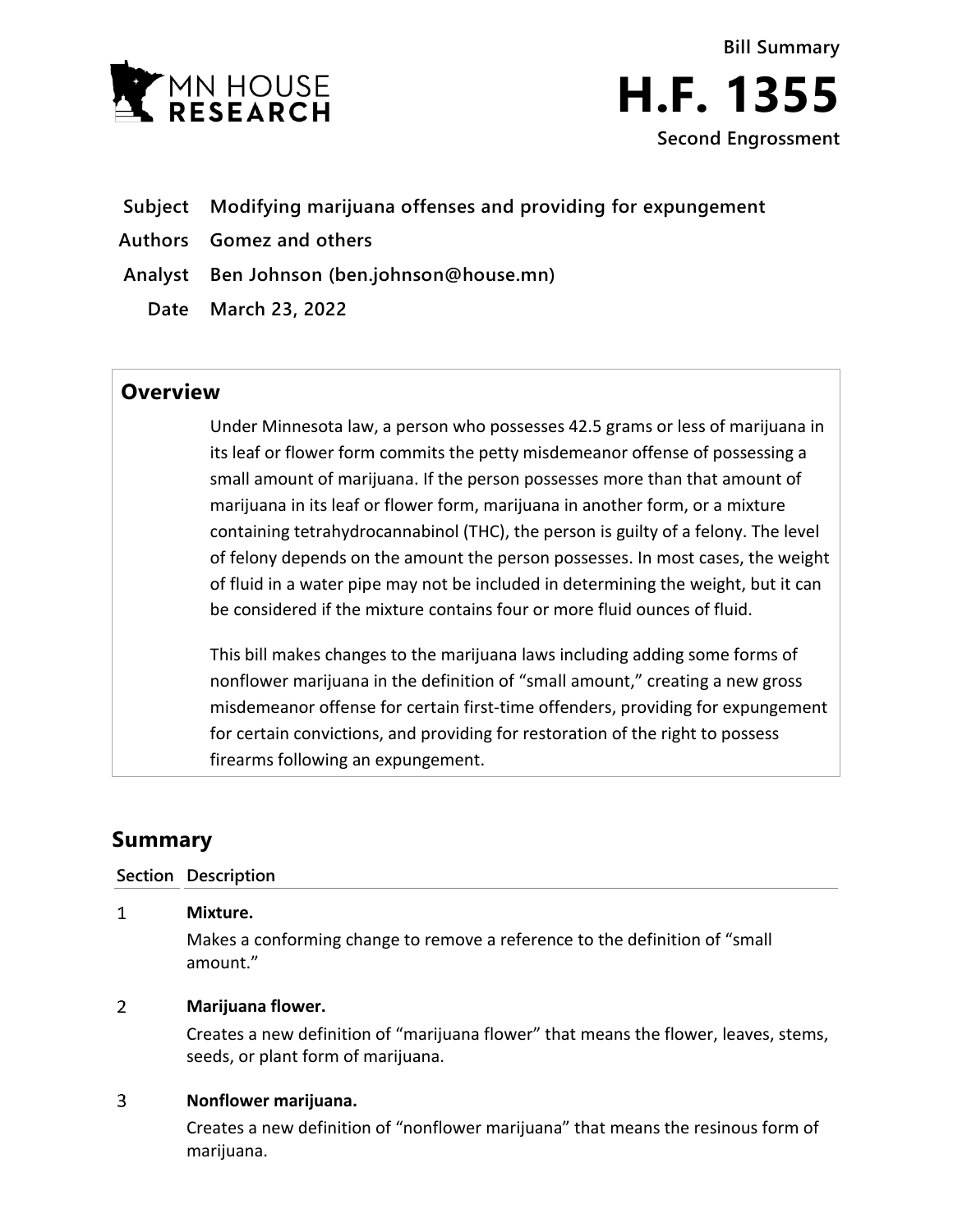### **Section Description**

#### $\overline{4}$ **Small amount.**

Amends the definition of "small amount" in relation to marijuana to include nonflower marijuana mixtures that weigh eight grams or less and prohibits combining the weight of nonflower marijuana to determine the weight of flower marijuana.

#### 5 **Drug paraphernalia.**

Specifies that the permitted uses of controlled substance includes the permitted uses of marijuana.

#### 6 **Possession crimes.**

Provides that the weight of fluid used in a water pipe may not be considered in measuring the weight of a marijuana mixture and makes a conforming change to clarify that existing law permitting the weight of water to be considered in determining the weight of other mixtures when the mixture contains four or more fluid ounces is unchanged.

#### $\overline{7}$ **Possession crimes.**

Provides that the weight of fluid used in a water pipe may not be considered in measuring the weight of a marijuana mixture and makes a conforming change to clarify that existing law permitting the weight of water to be considered in determining the weight of other mixtures when the mixture contains four or more fluid ounces is unchanged.

#### 8 **Possession crimes.**

Provides that the weight of fluid used in a water pipe may not be considered in measuring the weight of a marijuana mixture and makes a conforming change to clarify that existing law permitting the weight of water to be considered in determining the weight of other mixtures when the mixture contains four or more fluid ounces is unchanged.

#### 9 **Penalty.**

Amends the penalty provision for a first-time offender convicted of possession of a controlled substance in the fifth degree to establish a gross misdemeanor penalty for a first-time offender who possesses between 42.5 grams and 85 grams of leaf marijuana, or between eight grams and 16 grams of any nonflower marijuana mixture.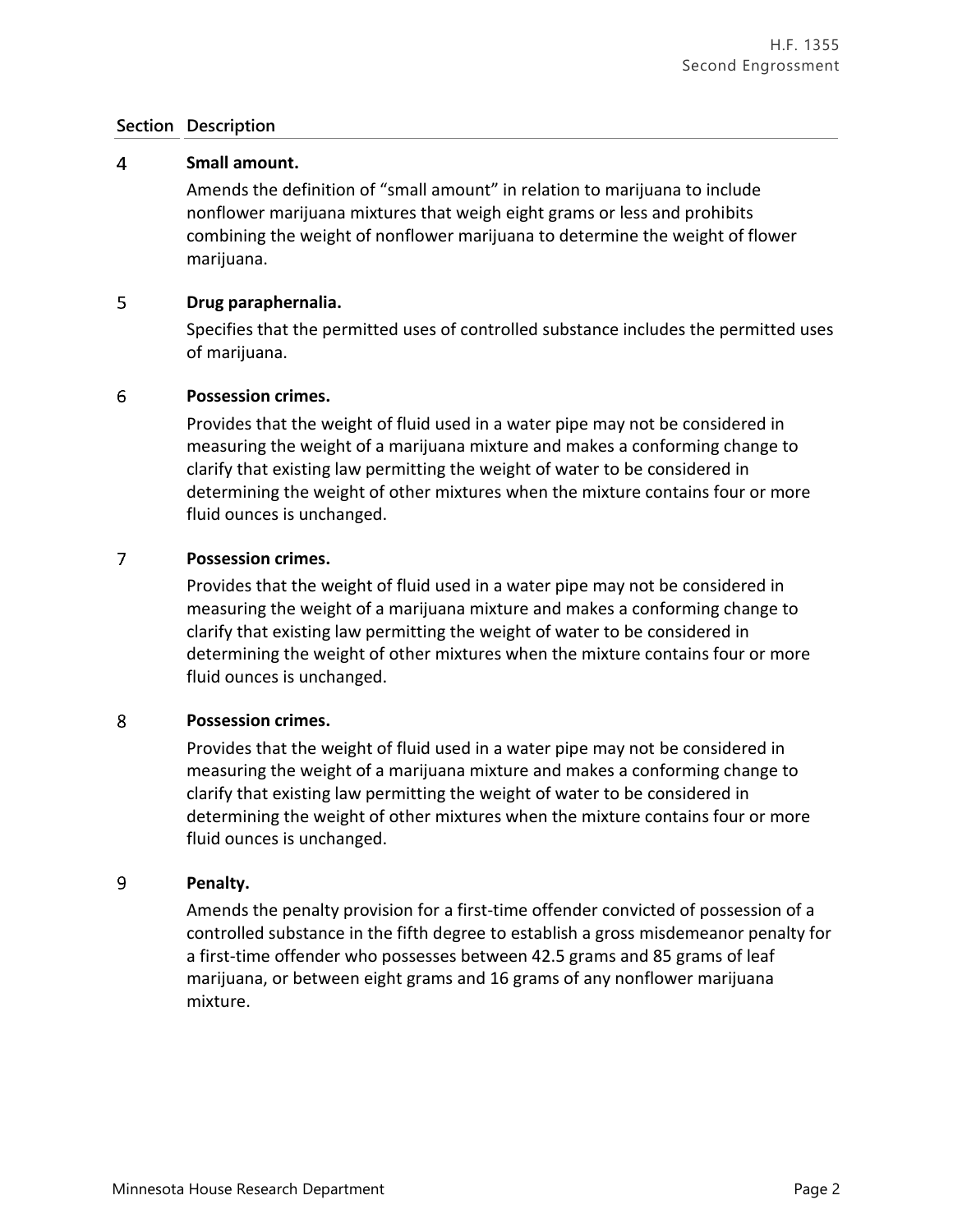### **Section Description**

#### 10 **Possession or sale of small amounts of marijuana.**

Removes the provisions that require a person sentenced to a petty misdemeanor for possession of a small amount of marijuana to participate in a drug education program.

#### 11 **Notice of drug convictions; driver's license revocation.**

Removes a conviction for possessing or giving away a small amount of marijuana from the list of convictions that trigger a driver's license revocation.

#### 12 **Prohibited acts; penalties.**

Amends the prohibition on conspiring to commit a controlled substance offense to apply to only felony offenses.

#### 13 **Expungement of certain marijuana offenses.**

Amends the provision providing for expungement of certain marijuana offenses adopted when Minnesota's laws changed in the 1970s to provide that a person convicted of fifth degree possession of a controlled substance before August 1, 2022, can petition for expungement based on the change in law effective August 1, 2022. Requires restoration of the right to possess firearms to an individual whose conviction is expunged.

#### 14 **Criminal affirmative defense.**

Establishes an affirmative defense to charges of fifth degree possession of marijuana and possession of a small amount of marijuana for patients enrolled in the registry program ("medical marijuana program").

#### 15 **Court order; findings, remedies, treatment.**

Amends the available dispositions for a child found to be delinquent by removing an adjudication for possessing or giving away a small amount of marijuana from the list of adjudications that trigger a driver's license revocation.

#### 16 **Certain convicted felons ineligible to possess firearms.**

Makes a conforming change related to the restoration of an individual's right to possess firearms under the new retroactive expungement provisions.

#### 17 **Violation and penalty.**

Makes a conforming change related to the restoration of an individual's right to possess firearms under the new retroactive expungement provisions.